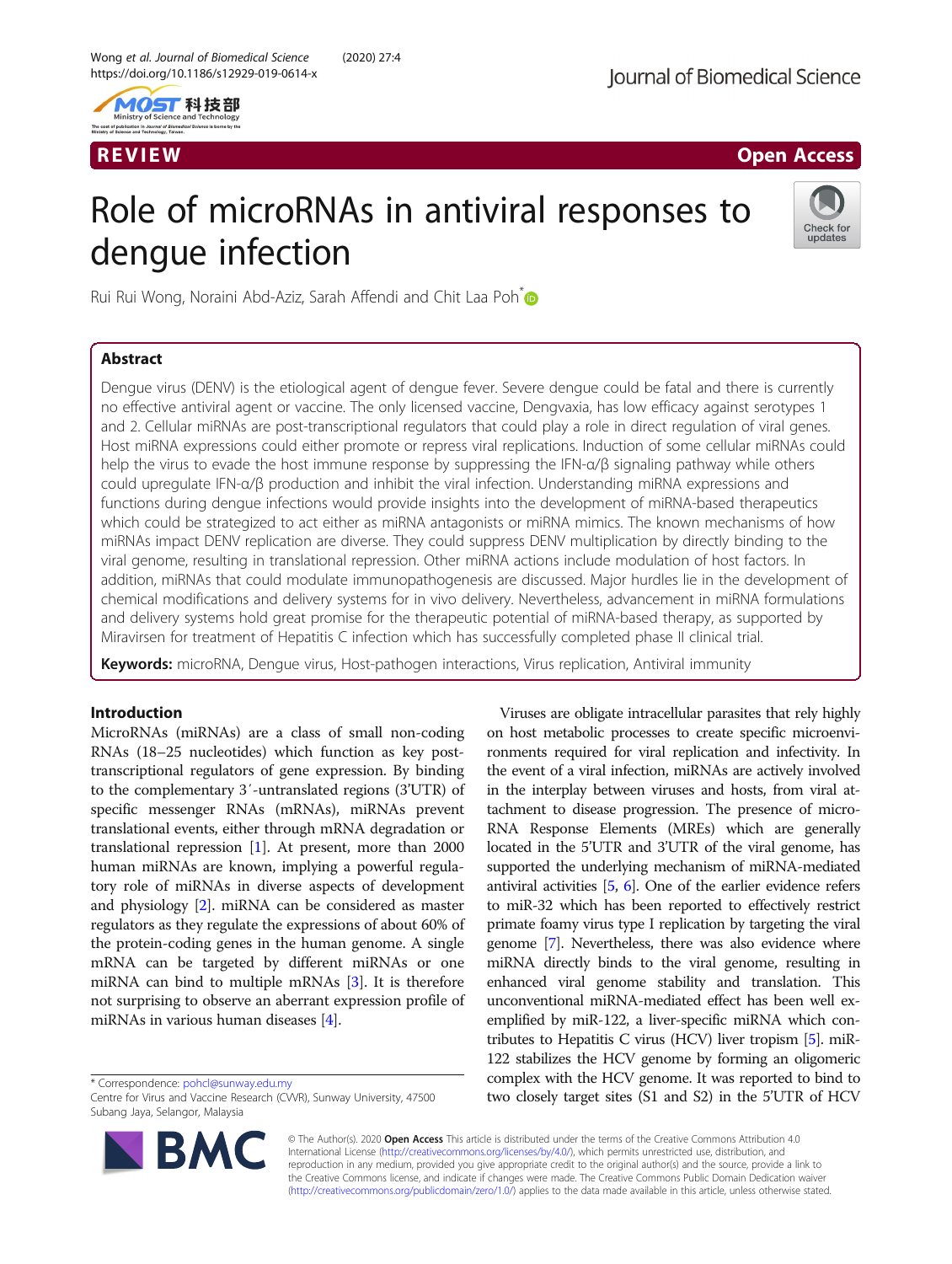genome, thereby protecting the viral genome from nucleolytic degradation [[8](#page-8-0), [9\]](#page-8-0). On the basis where sequestration of miR-122 in liver cell lines strongly downregulated HCV replication in liver cells, the miR-122 antagonist Miravirsen has been shown to be an antiviral agent against HCV infection.

Similar to other viruses, miRNA-related research of Dengue virus (DENV) has been growing in recent years. DENV is a mosquito-transmitted, positive sense virus which belongs to the Flavivirus genus of the Flaviviridae family. There are four distinct, but closely related serotypes of the dengue virus, namely DENV-1, DENV-2, DENV-3 and DENV-4. Over the last few decades, dengue has become one of the major public health challenges in the world, especially in tropical and subtropical countries. The World Health Organization (WHO, 2017) reported that the incidence of dengue has increased 30-fold in the recent 50 years [\[10\]](#page-8-0). Bhatt and associates estimated that 390 million dengue infections occurred annually, of which 96 million cases were manifested clinically [\[11](#page-8-0)]. Another study estimated that the risk of dengue infection will rise and could infect 3.9 billion people in 128 countries across the world [[12](#page-8-0)]. As a disease which is endemic in over 100 countries, dengue has put almost half of the world's population at risk. In this review, we describe the involvement of miRNAs in the host-pathogen interactions of DENV. Interestingly, miRNAs could act as an antiviral regulator or a proviral factor that favors DENV multiplication.

# Dengue virus: host-pathogen interactions DENV entry and replication

DENV has a 10.7-kb capped RNA with 5′ and 3′ UTRs flanking a single open reading frame that encodes three structural proteins (C, capsid; prM/M, pre-membrane/ membrane; E, envelope) and seven non-structural proteins (NS1, NS2A, NS2B, NS3, NS4A, NS4B, NS5) [\[13\]](#page-8-0). Dengue infection starts with a bite by the DENV-infected Aedes mosquitoes, Aedes aegypti or Aedes albopictus. Upon DENV inoculation into the skin by a mosquito bite, the virus is taken up by the tissue-resident dendritic cells or the macrophages via clathrin-dependent receptor-mediated endocytosis. DENV attaches to dendritic cell-specific intracellular adhesion molecule-3-grabbing non-integrin (DC-SIGN) on dendritic cells [\[14\]](#page-8-0). The mannose receptor on macrophages binds to DENV surface proteins via the lectin activity of the carbohydrate-binding domains of the DENV envelope protein [[15](#page-8-0)].

# Host innate immune response against DENV infection

Upon DENV entry into cells, the viral RNA is uncoated and following replication, the dsRNA can be recognized by the host pattern recognition receptors (PRRs). The PRRs include the Toll-like receptors (TLR3, TLR7 and TLR8) and the host RNA sensors comprising the retinoic acid-inducible gene I protein (RIG-1)-like receptors and melanoma differentiation-associated protein 5 (MDA5) [[16\]](#page-8-0). The cytoplasmic helicases, RIG-1 and MDA5, could detect the presence of the virus through binding to viral RNA. Upon viral recognition, there is an activation of interferon regulatory factors and the NFκB. These torrent of immunological signals could then trigger the induction of the type I interferons (mainly IFN-α and IFN-β), leading to robust production of inflammatory cytokines including IL-8. Subsequently, dendritic cells are activated with the establishment of an antiviral response [[16,](#page-8-0) [17\]](#page-8-0).

Toll-like receptor 3 (TLR3) was shown to have a pivotal role in the recognition and restriction of DENV replication in several cellular lineages [\[16,](#page-8-0) [18](#page-8-0), [19](#page-8-0)]. An in vitro study demonstrated the synergism of RIG-I, MDA5 and TLR3 in the induction of IFN-β production that eventually suppressed DENV replication [[18](#page-8-0)]. Binding of RIG-1 and MDA5 to viral RNA activate the phosphorylation of interferon regulatory factor 3 (IRF3), which in turn initiated IFN production [\[17](#page-8-0), [18\]](#page-8-0). Although type I IFN suppression has been well recognized as an apparent pathogenic strategy of DENV to evade the host immune response, evidence has shown that there was a relatively mild activation of IFN- $\alpha$ and IFN-β during DENV infection  $[20-22]$  $[20-22]$  $[20-22]$ .

To date, a number of DENV proteins have been identified as the inhibitors of IFN- $\alpha/\beta$  signaling pathway by interfering with different targets along the pathway. DENV NS2A, NS4A and NS4B have been shown to work in concert to block the phosphorylation of the signal transducer and activator of transcription 1 (STAT1) and nuclear translocation [[23\]](#page-9-0). Another DENV protein, NS5, has been shown to bind directly to signal transducer and activator of transcription 2 (STAT2) protein, which subsequently directed it towards proteasomal degradation [\[24](#page-9-0)]. As a result, the formation of STAT1/STAT2 heterodimer and its subsequent transcriptional induction of interferon stimulated genes (ISGs) was prevented. In addition, recent studies have discovered a novel immune evasion strategy of DENV. The viral protease NS2B3 enzymatically cleaved the human mediator of interferon regulatory factor 3 (IRF3) activation (MITA), also known as the stimulator of interferon genes (STING), which downregulated IFN production [\[25,](#page-9-0) [26](#page-9-0)]. The other study discovered that DENV NS4A was able to bind to the mitochondrial antiviral signaling adaptor (MAVS), thereby preventing it from associating with RIG-1 and abrogating IFN induction [\[27\]](#page-9-0).

# Immunopathogenesis of DENV infection

Dengue fever is a non-fatal disease with symptoms like high fever, headache, vomiting, pain behind the eyes, muscle and joint pain as well as a characteristic skin rash. Unfortunately, a small but significant proportion of dengue patients could develop the Dengue Haemorrhagic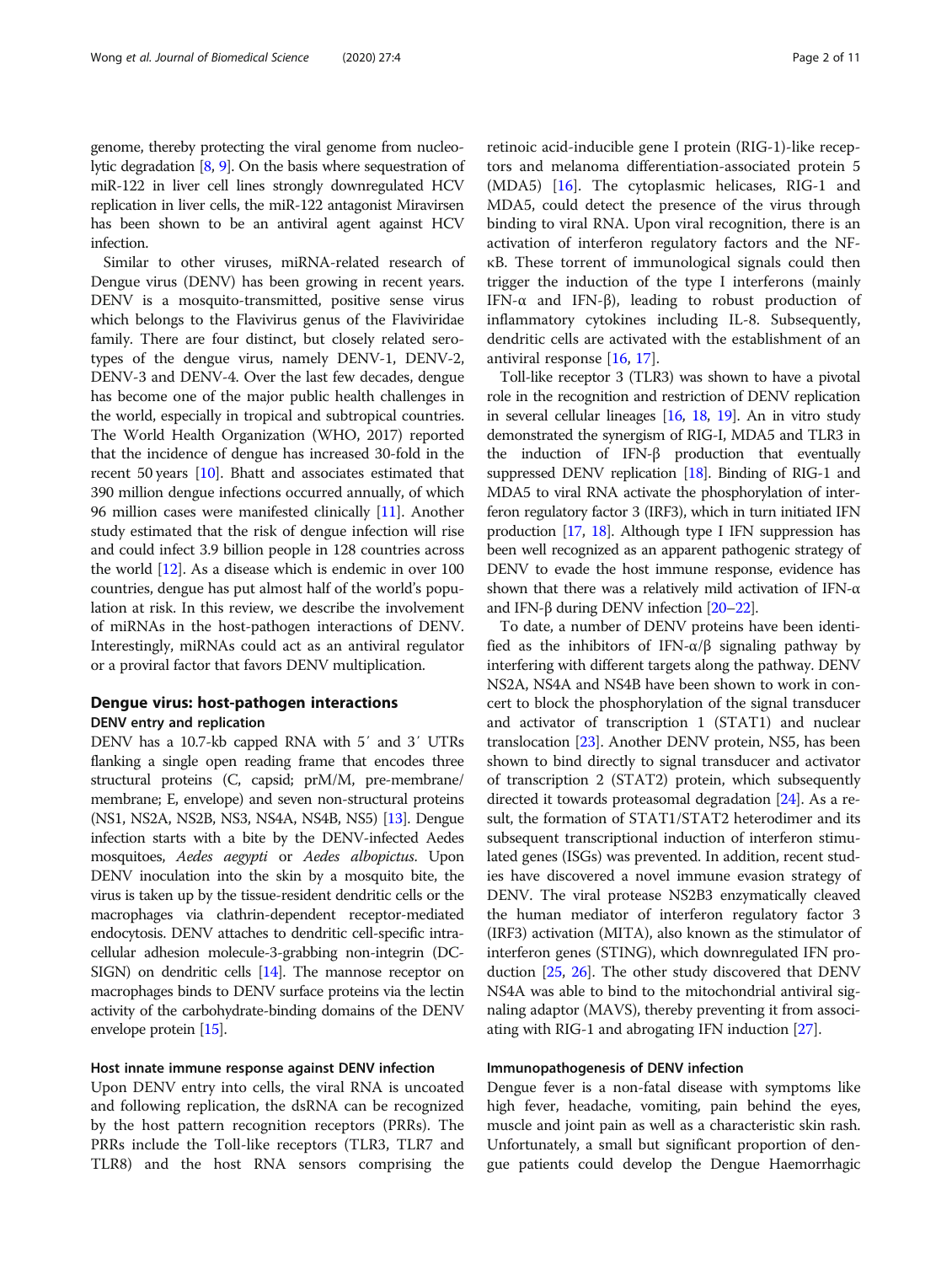Fever (DHF) and the Dengue Shock Syndrome (DSS) which are life-threatening. The pathogenesis of severe dengue has been attributed to immunopathogenesis which elicited an abrupt "cytokine storm", leading to vascular leakage, hypotension and shock [\[28\]](#page-9-0). The complexity of DENV infection is due to immune responses that can either be protective or pathogenic. Exposure to any of the four DENV serotypes during primary infection might render life-long protection against the same serotype. Increased risk of severe dengue is highly associated with heterologous secondary infection, which is a subsequent DENV infection with a different serotype. Aggravated clinical manifestations of dengue disease from heterologous secondary infection might be attributed to cross-reactive T cells [\[29\]](#page-9-0) or the "antibody-dependent enhancement" (ADE) [\[30](#page-9-0)]. The dominance of cross-reactivity of antibodies or T-cell responses towards the primary infecting DENV serotype over the secondary infecting serotype was addressed in the "original antigenic sin" concept of secondary DENV infections [\[29\]](#page-9-0). The involvement of crossreactive T cell responses observed in severe dengue manifestations infers the pathogenic role of T cells in DENV infection [[31](#page-9-0), [32\]](#page-9-0). The original antigenic sin proposed that cross-reactive memory T cells from primary infection might have a lower avidity against the secondary infecting serotype, which in turn, could result in suboptimal TCR triggering and subsequent production of high levels of TNF-α that contributed to vascular permeability and plasma leakage [[33](#page-9-0)]. Several studies demonstrated the role of CD4+ and CD8+ T cells in the resolution of DENV infection, whereby serotype-specific responses of the T cells were seen in primary infection of DENV in humans [[34](#page-9-0)], and proliferation of CD4+ T cells responding specifically the NS3 produced IFN-γ that lysed infected cells [[35](#page-9-0)]. Nevertheless, skewed T-cell responses during secondary heterologous infection might contribute to the severity of the immunopathogenesis of DHF and/or DSS. Although secondary DENV infections are either asymptomatic or display a mild outcome of the disease, the immune mechanisms underlying disease severity in some individuals during heterologous infections warrant further research.

## miRNA biogenesis

The biogenesis of miRNAs in humans involves 4 key enzymes- Drosha, Exportin 5, Dicer and Argonaute (Ago) 2 [[1,](#page-8-0) [36\]](#page-9-0). The process commenced with the transcription of genes encoding miRNAs in the nucleus by the RNA polymerase II, producing primary transcripts which are several kilobases long, namely the pri-miRNAs [[37](#page-9-0)–[39](#page-9-0)]. In the nucleus, the pri-miRNAs are processed into premiRNAs by the nuclear Microprocessor complexes consisting of the Ribonuclease III endonuclease Drosha and the co-factor protein DiGeorge syndrome chromosomal region 8 (DGCR8). The pre-miRNAs are approximately 70 nucleotides long hairpin structures [[40](#page-9-0)–[42\]](#page-9-0). They are subsequently transported by Exportin-5 to the cell cytoplasm [[43](#page-9-0)–[45](#page-9-0)] where the Dicer protein enzymatically cleaves the stem-loop precursor to 22 nucleotides long double-stranded miRNA duplexes which are incorporated into the Ago proteins, Ago1 and Ago2, in the miRNA-induced silencing complexes (miRISC) [[46](#page-9-0)–[50](#page-9-0)]. Following this, the duplexes rapidly unwound, giving rise to the mature miRNA guide strand and the complementary passenger strand, known as the miRNA star (miR\*). Whilst the mature miRNA is retained in the miRISC, the miR $*$  is released and degraded in the cytoplasm  $[51, 1]$  $[51, 1]$  $[51, 1]$ [52\]](#page-9-0). miRNA-incorporated RISC complex is ready to mediate post-transcriptional silencing by two different mechanisms, depending on the complementarity with target mRNA sequences. A perfect complementarity match generally leads to mRNA degradation, as a result of the endonuclease activity by Ago2. On the other hand, translational inhibition occurs as the outcome of an imperfect complementary binding of RISC to the target sequences [\[53\]](#page-9-0).

# miRNA-based therapeutic modalities

In general, there are two miRNA-based therapeutic modalities: miRNA antagonists and miRNA mimics. The former approach could be applied to inhibit miRNAs with undesired functions such as miRNAs which are proviral. A miRNA antagonist is usually introduced as a chemically modified miRNA which is known as anti-miR or antagomiR that could complementarily bind to the mature miRNA strand. To date, several chemical modifications have been introduced to antimiR oligonucleotides with the aim of increasing their binding affinity, stability and in vivo delivery. The most commonly used chemical modifications include locked nucleic acid (LNA), a bicyclic RNA analogue in which the ribose is locked in a C3'-endo conformation, 2'ribose modifications such as 2-O-methyl (2-MO), 2-fluoro (2-F), 2-O-methoxyethyl (2-MOE) and the modification of phosphorothioate (PS) backbone [[54](#page-9-0)]. Among them, LNA was reported to be the one with the highest affinity towards complementary miRNAs. In fact, this chemical modification was adopted by Santaris Pharma A/S and Hoffman-La Roche as the miRNA chemistry for the very first miRNA therapeutic and administered as antimiR oligonucleotide targeting miR-122 for the treatment of HCV infection [\[55\]](#page-9-0).

miRNA mimics are synthetic RNA duplexes which mimic endogenous miRNAs. They are introduced to replenish or to further enhance the levels of miRNAs which are crucial to control disease progression. These miRNA mimics provided a promising proof-of-concept for miRNA replacement therapy. The tumor suppressor miR-34 mimic (MRX34) is by far the most clinically advanced therapeutic mimic. Although the MRX34 phase I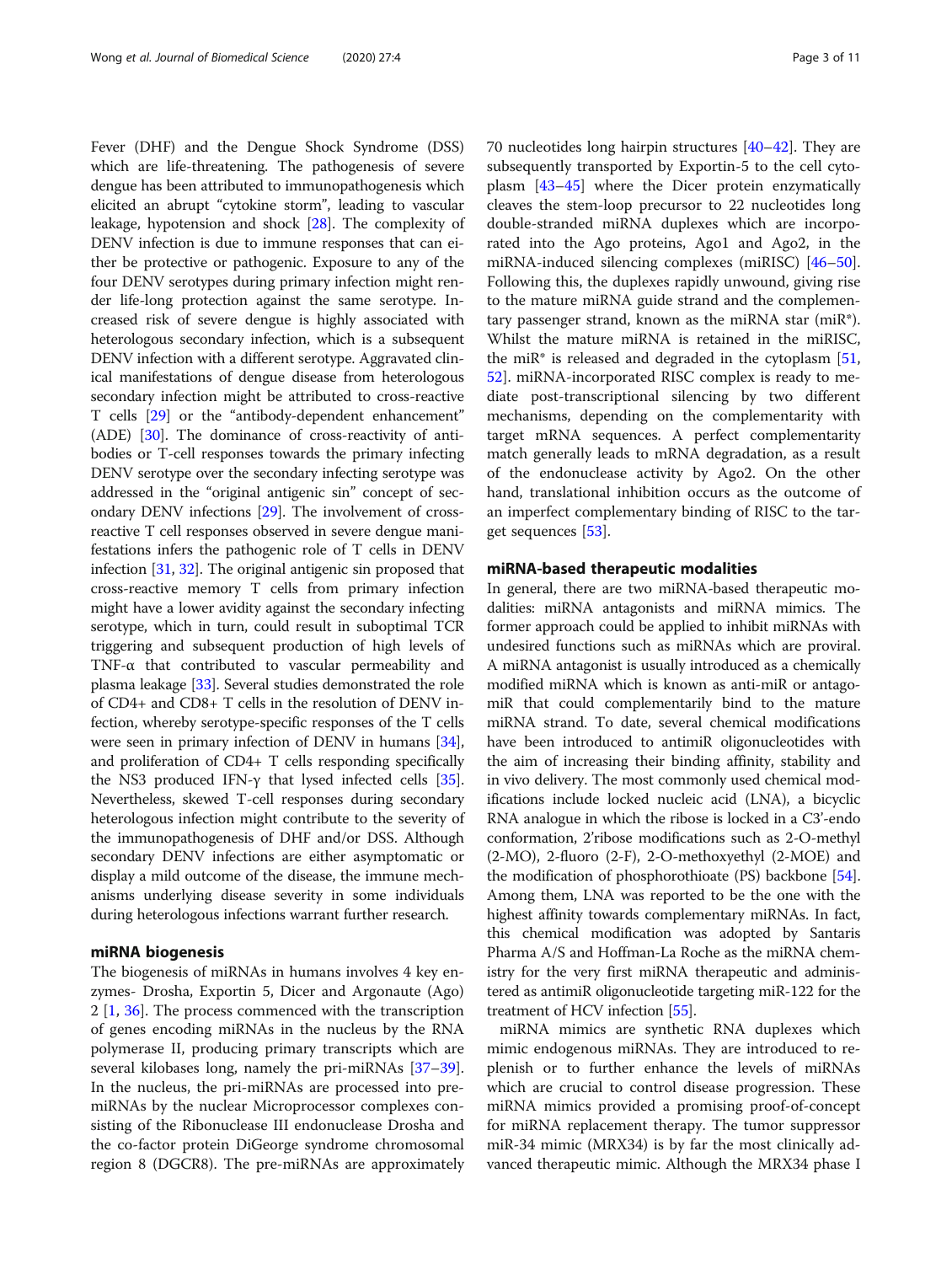clinical trial was halted in September 2016 due to five cases of immune-related events [[55](#page-9-0)], the question of whether miR-34 mimic could serve as a good strategy for cancer therapeutic remains elusive. Interestingly, miR-34 family was also reported to have an antiviral role by induction of IFN-responsive genes and release of type I interferon, thereby enhancing the host immune response against DENV infection. This preliminary result highlighted the potential to develop miR-34 mimic as an anti-DENV therapeutic [[56\]](#page-9-0).

# Impact of miRNAs on DENV infection

Several studies have implied the important roles of miR-NAs in viral infections. Mutations in the main catalytic components of the RNA interference (RNAi) pathway led to an increase in replication of DENV [[57](#page-9-0)], vesicular stomatitis virus (VSV) [[58](#page-9-0)], influenza A virus [[59](#page-9-0)] and human immunodeficiency virus [[60](#page-9-0), [61\]](#page-9-0) in mammalian cells. To date, at least two independent studies have extensively profiled miRNA expressions in the blood of dengue patients, which consistently showed a significant number of miRNAs that were differentially expressed in response to dengue infection. Tambyah et al. [\[62](#page-9-0)] showed a profile of 348 differentially-expressed miRNAs in dengue patients, of which 12 represented the cohort that was specifically altered upon acute dengue infection. Interestingly, this study also pinpointed 17 miRNAs that could potentially be utilized to distinguish mild dengue from severe dengue with complications. Expressions of miR-24-1-5p, miR-512-5p and miR-4640-3p were able to distinguish mild dengue from those displaying liver complications while miR-383 was significantly upregulated in mild dengue when compared to those diagnosed with severe dengue and fluid accumulation. In another study by Ouyang et al. (2016), miRNA PCR arrays showed differential expressions of 12 downregulated and 41 upregulated miRNAs in the sera of DENV-1 patients when compared to healthy controls. Amongst these miRNAs, hsa-miR-21-5p, hsamiR-146a-5p, hsa-miR-590-5p, hsa-miR-188-5p, and hsamiR-152-3p were identified as promising non-invasive molecular markers for detecting DENV infection. miR-21- 5p and miR146a-5p were functionally involved in inflammation and cell proliferation, and they were significantly different from the control groups, indicating their high sensitivity and specificity as indicators of DENV infection. In addition, both of the miRNAs correlated with the number of leukocytes and neutrophils. These findings suggested that some miRNAs could be employed as diagnostic markers for DENV infections [\[63\]](#page-9-0).

Interestingly, it is apparent that an effective disruption of the host RNAi machinery is one of the pathogenic strategies of viruses to mitigate the host response. Several viruses have been reported to produce viral suppressors of RNAi proteins that could suppress miRNA-mediated silencing of the host RNAi machinery by interfering with RISC loading or by inhibiting the slicing activity of the Ago protein, a component of RISC [\[64](#page-9-0)–[66\]](#page-9-0). For DENV, viral RNAi suppressors that could neutralize the host RNAi response were also identified. NS4B was reported to suppress the host RNAi by interfering with the processing of dicer, a key miRNA biogenesis protein [\[57](#page-9-0)] whilst NS3 was demonstrated to interfere with the miRNA loading to the Ago1 protein [[67](#page-9-0)].

MicroRNA-like small RNAs have been reported to be produced by RNA viruses such as DENV, West Nile and H5N1 influenza viruses [\[68](#page-9-0)–[70\]](#page-9-0). Hussain et al. (2014) showed that the miRNA-like viral small RNA DENVvsRNA-5 was able to autoregulate DENV replication by targeting the non-structural DENV protein 1 gene and downregulated DENV replication.

# miRNAs that directly target viral genome to inhibit DENV replication

miRNAs generally induce translational repression by binding to MRE sites of the targeted mRNAs. Consistent with this mode of action, it is not surprising that most of the miRNAs identified to date have been reported to affect DENV replication by targeting the viral genome sequences. Evidence gathered independently pointed to the fact that miRNAs complementarily bind to the 5'UTR or 3'UTR of DENV genome and thereby inhibiting DENV replication. The first evidence that a miRNA could suppress DENV multiplication by directly binding to the viral genome was represented by miR-548 g-3p [[71\]](#page-9-0). In the study, Wen et al. (2015) [[71\]](#page-9-0) showed that miR-548 g-3p was able to bind to the Stem Loop A (SLA) promoter in the 5'UTR, which is a key element to DENV RNA synthesis and replication, and downregulated replication of DENV-1 (strain Hawaii), DENV-2 (strain New Guinea C), DENV-3 (strain Philippine H87) and DENV-4 (GZ/ 9809/2012) (Table [1\)](#page-4-0). This inhibitory effect was proposed to arise from the binding of the miR-548 g-3p to the SLA which might physically hinder and thereby, attenuated the interaction between the SLA promoter and NS5, a DENV protein which contains a Cterminal RNA-dependent RNA polymerase domain.

Castrillon-Betancur and Urcuqui-Inchima [\[73\]](#page-9-0) revealed three miRNA candidates which could potentially inhibit DENV replication by means of bioinformatics predictions [[72](#page-9-0)]. They hypothesized that a functional miRNA was conserved amongst all DENV serotypes and identified miRNA candidate target sites present at the 3'UTR of all four dengue serotypes. As a result, they proposed that miR-133a, miR-484 and miR-744 could downregulate DENV replication by targeting the 3'UTR of the DENV RNA genome, specifically, the 3'stem loop which contains elements that are involved in genome circularization and viral viability [[72](#page-9-0), [73\]](#page-9-0). Indeed, overexpression of miR-133a, miR-484 and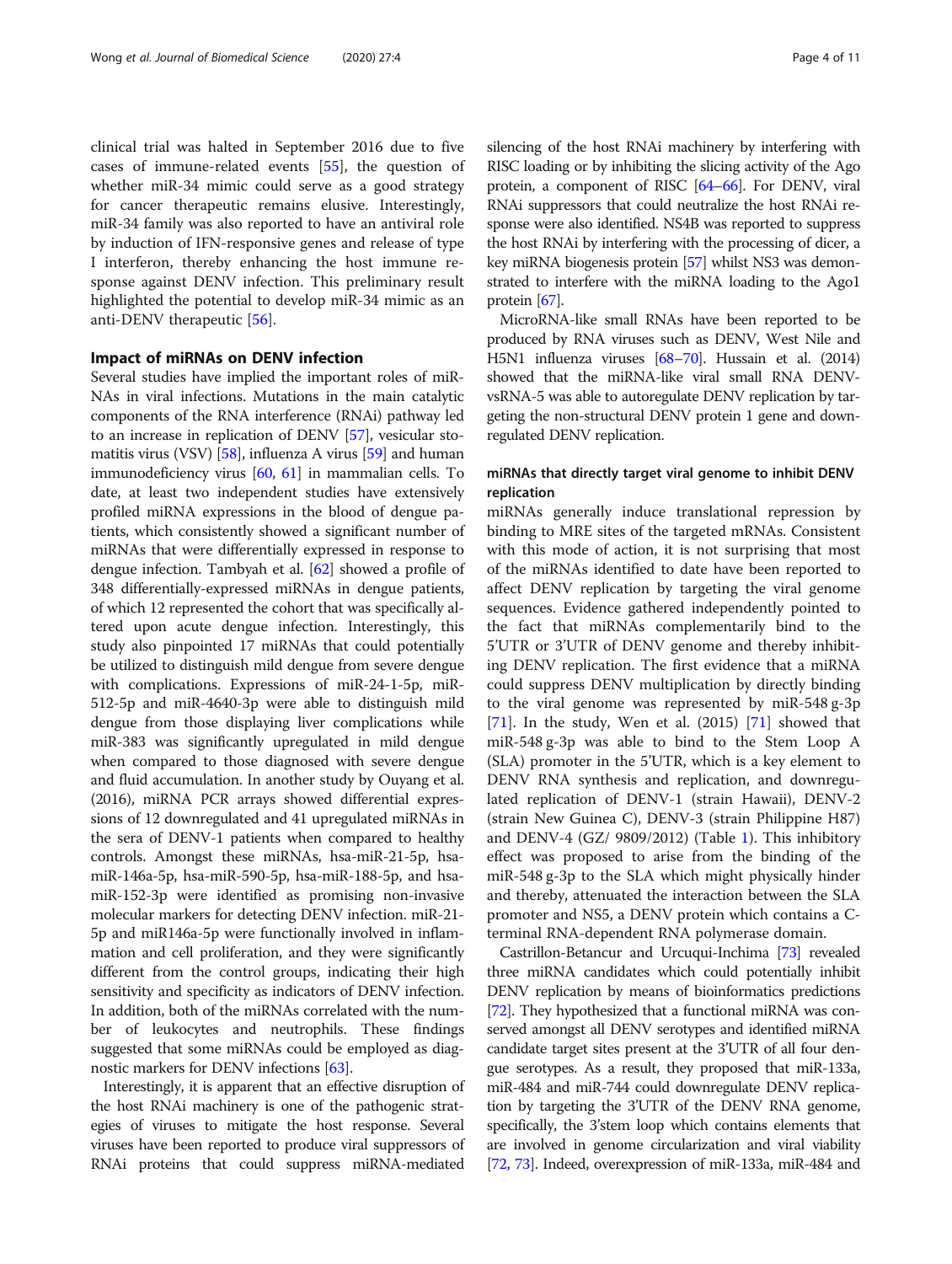| Page 5 or |  |
|-----------|--|
|           |  |

| microRNA                                                      | Virus-types                                                                                                           | Host system                                  | Effect        | Target                                                                    | Reference |
|---------------------------------------------------------------|-----------------------------------------------------------------------------------------------------------------------|----------------------------------------------|---------------|---------------------------------------------------------------------------|-----------|
| miR-548 q-3p                                                  | DENV-1 (strain Hawaii), DENV-2 (strain New<br>Guinea C), DENV-3 (Philippine H87 Strain)<br>and DENV-4 (GZ/ 9809/2012) | U937                                         | Antiviral     | Direct: viral 5' UTR                                                      | [71]      |
| miR-133a                                                      | DENV-1, DENV-2 (strain New Guinea C)<br>and DFNV-4                                                                    | Vero                                         | Antiviral     | Direct: viral 3' UTR                                                      | $[72]$    |
| miR-484                                                       | DENV-1, DENV-2 (strain New Guinea C)<br>and DFNV-4                                                                    | Vero                                         | Antiviral     | Direct: viral 3' UTR                                                      | $[73]$    |
| miR-744                                                       | DENV-1, DENV-2 (strain New Guinea C)<br>and DFNV-4                                                                    | Vero                                         | Antiviral     | Direct: viral 3' UTR                                                      | $[73]$    |
| miR-252                                                       | DENV-2 (strain New Guinea C)                                                                                          | C6/36                                        | Antiviral     | Direct: viral gene E                                                      | [74]      |
| Let-7c                                                        | DENV-2 (strain New Guinea C) and DENV4<br>(strain V3361-1956)                                                         | Huh7, U937-DC-<br><b>SIGN</b>                | Antiviral     | Indirect: BACH1                                                           | $[75]$    |
| $miR-30e*$                                                    | DENV-1 (strain Hawaii), DENV-2 (strain<br>New Guinea C) and DENV-3 (strain H241)                                      | HeLa, U937<br>and PBMCs                      | Antiviral     | Indirect: IKBa                                                            | [76]      |
| miR-34 family (miR-34a,<br>miR-34c, miR-449a and<br>miR-449b) | DENV-2 (strain New Guinea C)                                                                                          | HeLa                                         | Antiviral     | Indirect: Wnt pathway                                                     | [56]      |
| miR-223                                                       | DENV-2 (strain TR1751)                                                                                                | EAhy926 cells                                | Antiviral     | Indirect: STMN1 mRNA                                                      | [77]      |
| miR-3614-5p                                                   | DENV-2 (strain 16,681)                                                                                                | Primary human<br>macrophage                  | Antiviral     | Indirect: ADAR1 mRNA                                                      | [78]      |
| miR-146a                                                      | DENV-2 (strain New Guinea C)                                                                                          | Primary human<br>monocytes and<br>THPI cells | Proviral      | Indirect: TRAF6                                                           | $[79]$    |
| $miR-21$                                                      | DENV-2 (strain 16,681)                                                                                                | HepG2                                        | Proviral      | Direct: NS1 sequence                                                      | [80]      |
| mir-150                                                       | DENV-2 (strain New Guinea C)                                                                                          | PBMCs from<br>DHF patients                   | Biomarker for | Downregulated SOCS1 resulting<br>severe disease in lower IFN-y production | [81]      |

<span id="page-4-0"></span>Table 1 Examples of miRNAs involved in DENV infection

Abbreviations: DENV Dengue virus, UTR Untranslated region, BACH1 Basic leucine zipper transcription factor 1, STMN1 Stathmin 1, ADAR1 Adenosine deaminase acting on RNA 1, NS1 Non-structural protein 1, SOCS1 Suppressor of cytokine signaling, IFN Interferon, TRAF6 Tumor necrosis factor receptor (TNFR)-associated factor 6

miR-744 in Vero cells had experimentally been validated to show the potencies of these three miRNAs in inhibiting DENV replication.

In another study, miR-252 was found to be highly induced in a DENV-2 (strain New Guinea C) infection model of the mosquito C6/36 cell line and was able to suppress DENV replication by targeting the DENV-2 E gene [\[74\]](#page-10-0). The identification of the E protein as the miRNA target is interesting as this protein was known to have an indispensable role for cell attachment and viral entry [\[82\]](#page-10-0). As miR-252 is not present in humans, administration of miR-252 mimics to prevent the translation of the E protein in humans might act as an antiviral therapeutic with no or minimal off-target effects. Nonetheless, experiments are required to confirm the importance of miR-252 in the context of DENV-2 human infection.

# miRNAs that modulate host factors to inhibit or facilitate DENV replication

As viruses are dependent on the host machinery for replication and infection, it is of no surprise that a number of miRNAs have been demonstrated to indirectly regulate DENV replication through the modulation of the host factors or immune response. These indirect effects

included modulation of expression of a cellular transcript encoding a host factor required for one or a few steps in the viral cycle. Modulation of receptor expression could regulate the entry of the virus, thus affecting tropism and cofactors vital for replication complexes or translation that could impair or increase viral replication as well as viral protein production, respectively. In addition, miRNAs are also known to enhance or restrict cell responses to the infection like immune response or defense mechanisms [[83\]](#page-10-0).

For example, the highly expressed let-7c has been speculated to protect the infected Huh-7 cells from oxidative stress and inflammation response following DENV infection [\[75\]](#page-10-0). Let-7c is one of the miRNAs that was up-regulated during DENV infection in the hepatic Huh-7 cells and macrophage-monocytic cell line U937- DC-SIGN. Let-7c was shown to directly bind to the Basic Leucine Zipper Transcription Factor-1 (BACH1), a strong repressor of the anti-inflammatory and antioxidant protein Heme Oxygenase 1 (HO-1), and downregulated both DENV-2 (strain New Guinea C) and DENV-4 (strain V3361–1956) infections. As inferred by its anti-inflammatory and anti-oxidant role, let-7c is likely able to protect the host from the viral-induced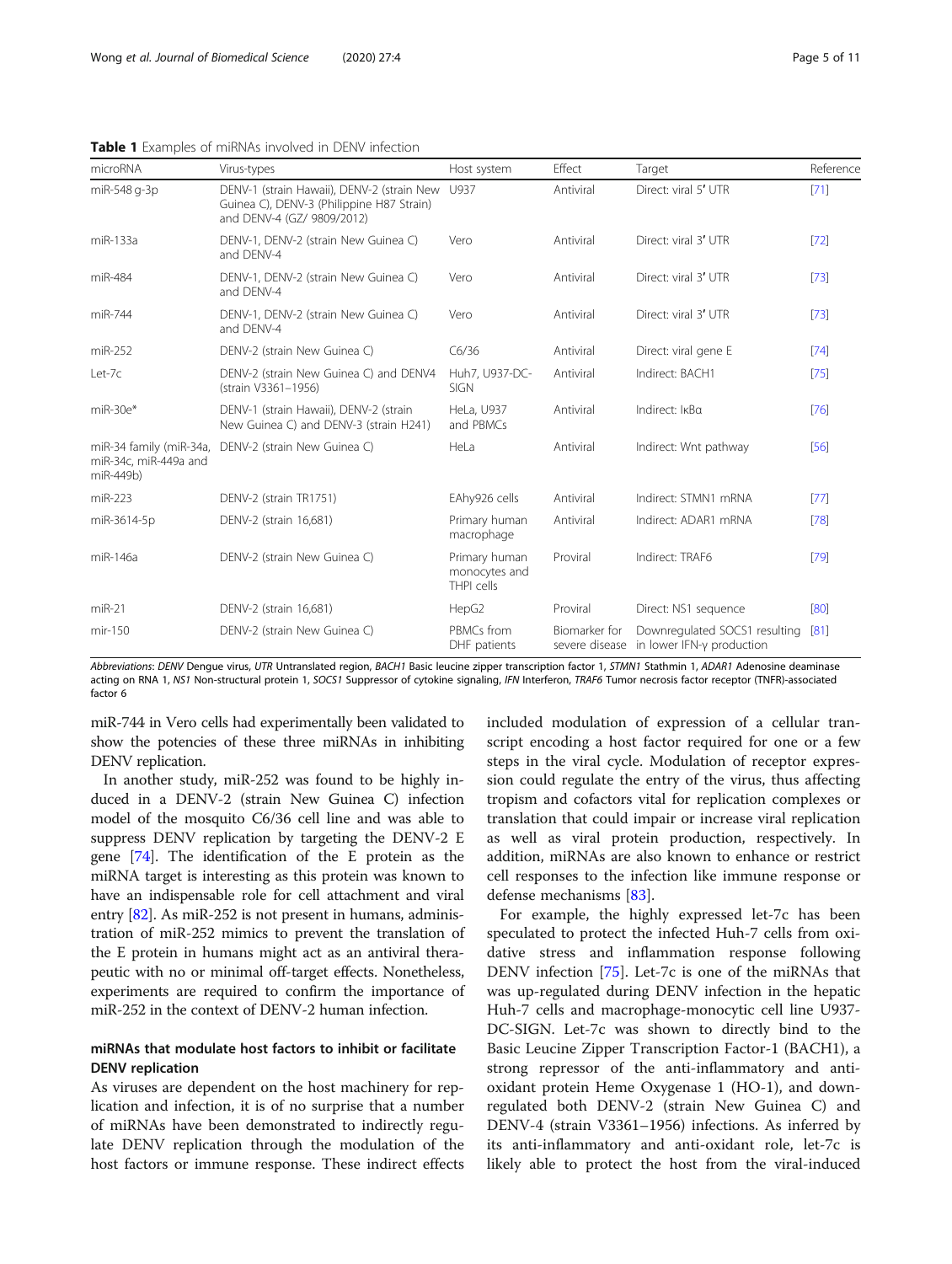excessive production of reactive oxygen species and inflammatory response, which is detrimental to the host [[84](#page-10-0)–[88](#page-10-0)]. Furthermore, another study further supported the antiviral role of HO-1 against DENV [\[89\]](#page-10-0). HO-1 induction was demonstrated to reduce DENV replication in Huh-7 cells and to delay DENV-2 induced disease and lethality in suckling mice. The HO-1-mediated antiviral effect is likely contributed by the restoration of antiviral IFN response together with the inhibition of DENV protease activity by biliverdin, a by-product of HO-1-catalyzed degradation of heme.

Zhu et al. (2014) demonstrated that the highly expressed miR-30e\* during dengue infection suppressed DENV replication by enhancing the host antiviral immune response [[76](#page-10-0)]. When unstimulated, NF-κB was retained in the cytoplasm by IκBα, a negative regulator which de-repressed the translocation of NF-κB into the nucleus upon its degradation [\[90](#page-10-0)]. During DENV infection, miR-30e\* was shown to exert the antiviral effect by directly targeting the 3'UTR of IκBα, resulting in the degradation of IκBα. This led to the subsequent activation of NF-κB pathway, thus promoting the expression of IFN-β and the downstream ISGs such as OAS1, MxA and IFITM1, as demonstrated in both U937 monocytic and HeLa cells [[76](#page-10-0)]. Similar innate modulating role by the miR-34 family (miR-34a, miR-34c, miR-449a and miR-449b) was also reported in response to infections caused by a number of flaviviruses, including DENV [[56](#page-9-0)]. A reduction in DENV-2 (strain New Guinea C) replication was observed upon increased expression of the miR-34 family members where the antiviral effect was proposed to be due to the suppression of the Wnt signaling. Wnt signaling is known to repress glycogen synthase kinase 3 beta (GSK3b) phosphorylation which positively regulated the IFN signaling pathway. As a result, miR-34 family increased the expression of type I IFN and ISGs through suppression of Wnt signaling [[56](#page-9-0)]. Hence, both miR-30e\* and miR-34 family of miRNAs could be considered as positive regulators of the antiviral immune response of cells upon DENV infections. The ability of both miRNAs to upregulate the expression of type I IFN production indicated their therapeutic potentials in suppressing DENV infections in vivo.

Apart from modulating the host immune response, a study by Wu et al. (2014) provided evidence to link the antiviral role of miRNA to perturbations of other host factors. For example, miR-223 was reported to be capable of inhibiting DENV-2 (strain TR1751) replication and its antiviral effect was likely associated with dampened expression of the microtubule-destabilizing protein, stathmin 1 (STMN1), a key microtubule regulatory protein that controls microtubule dynamics [[77](#page-10-0)]. The exact mechanism of how STMN1 affected DENV-2 replication remains unclear. Nevertheless, insights from a previous study had demonstrated that an intact microtubule network involved in sequestration of STMN1 was essential for HCV to establish an infection. As such, it is highly probable that STMN1 is playing a similar role in establishing controlled microtubule dynamics in the context of DENV infection [\[91](#page-10-0)]. Additionally, miR-133a was hypothesized to suppress DENV multiplication by direct targeting of the polypyrimidine tractbinding protein (PTB). PTB is a host cellular protein that has been proposed to act as RNA helicase by binding to the conserved sequence 1 and long stem-loop structures of the 3'UTR of DENV [\[92](#page-10-0), [93](#page-10-0)].

Diosa-Toro (2017) identified a miRNA with moderate but significant antiviral property against DENV. In the study, miRNA-3614-5p was found to be upregulated in DENV-negative cells and its overexpression reduced DENV infectivity. This miRNA-3614-5p was found not only to reduce DENV but also West Nile virus infectivity. Adenosine deaminase acting on RNA 1 (ADAR1) was analyzed as one of the targets of miR-3614-5p and was demonstrated to stimulate DENV infectivity at early time points post-infection. Taken together, the study extended the knowledge of the contribution of human miRNAs in building the network of interactions between DENV and its human host cells [[78](#page-10-0)].

In contrast, miRNAs could also modulate the host factors or immune response in a way that favour viral replication. Several miRNAs have been reported to positively modulate viral replications, such as miR-1 in Hepatitis B and miR-122 in HCV infections. Nevertheless, miR-146a was the only miRNA identified to date that had a proviral effect in response to dengue infection [[79](#page-10-0)]. Interestingly, this miRNA was highly expressed in the primary and transformed monocytes (THP-1 cells), the major target cells for the initial attachment of DENV, implying a crucial role of miR-146a in establishing an infection. Further study into the molecular mechanism proposed that miR-146a enhanced DENV-2 (strain New Guinea C) replication by dampening the host IFN-β production which was mediated through targeting tumor necrosis factor receptor (TNFR)-associated factor 6 (TRAF6). Ideally, a regimen that could repress the level of miR-146a might reverse the virus-mediated immune response. Administration of the LNA-antagomir-146a was reported to significantly decrease Enterovirus A71 (EV-A71) replication in mice [\[94](#page-10-0)]. Pu et al. (2017) demonstrated overexpression of miR-146a significantly blocked DENV-2 (strain New Guinea C) by inducing autophagy and LNA-mediated inhibition of miR-146a was able to counteract the effects [[95\]](#page-10-0). In light of this finding, miR-146a antagonist might be a suitable candidate to restore the host IFN activity against DENV. However, one important concern is the potential off-target effects associated with a skewed transcription of type I IFN. While type I IFN is essential in inhibiting viral replication through the induction of ISGs, inappropriate or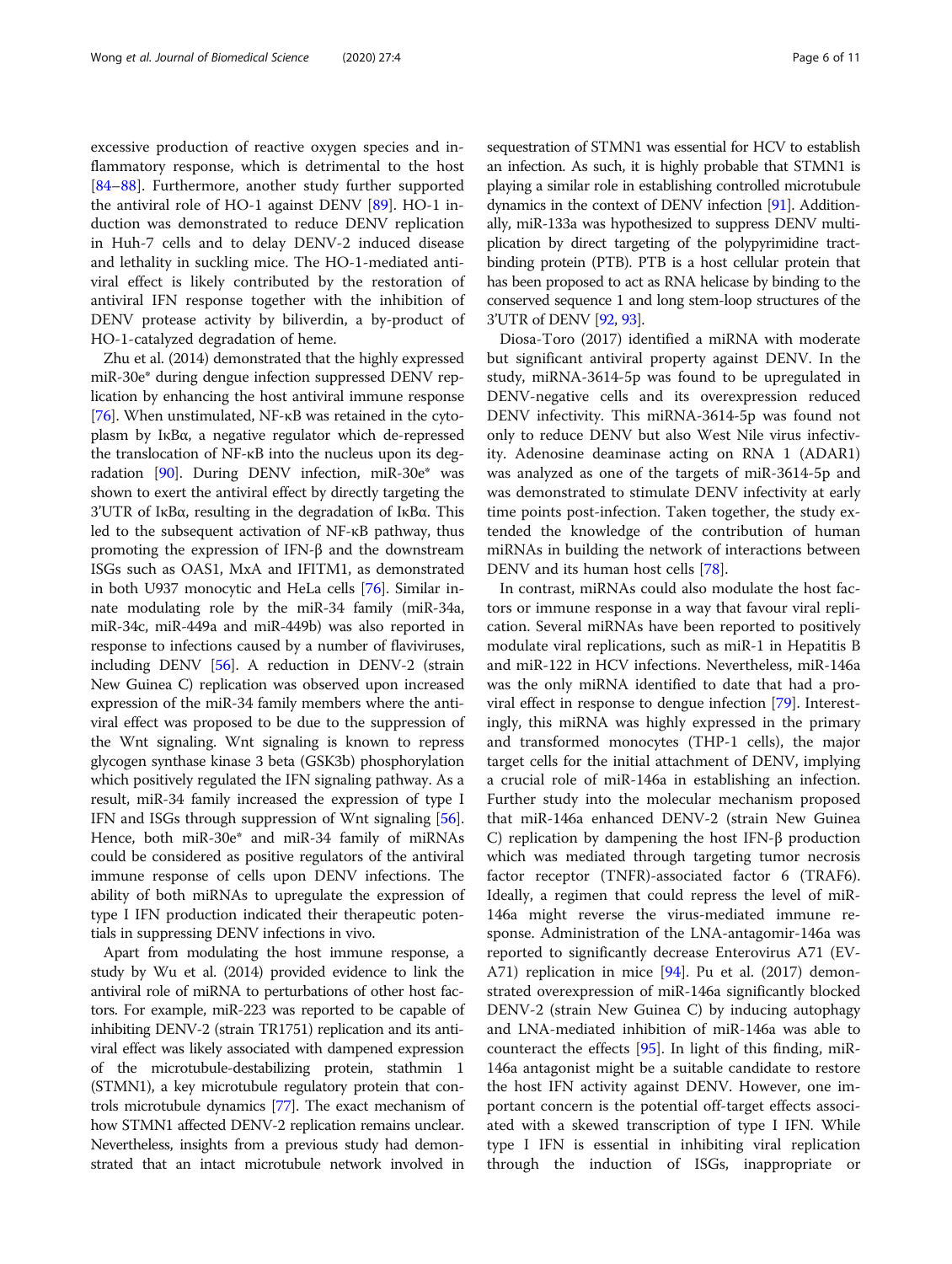excessive type I response could lead to detrimental effects. These damaging effects might be through direct tissue damage by apoptosis or immunopathology due to excessive inflammation  $[96]$  $[96]$ . This is relevant to dengue infection as excessive inflammation is the hallmark of fatal severe dengue. In another study, Kanokudom et al. (2017) found that the expression of miR-21 was significantly increased upon DENV-2 (strain 16,681) infection which promoted DENV-2 replication [[80\]](#page-10-0). This result was similar to the effect of miR-146a [\[79](#page-10-0)]. A significant reduction in DENV-2 production was observed upon treatment with an anti-miR-21 (AMO-21) prior to DENV infection in HepG2 cells, indicating that miR-21 played a crucial role in DENV-2 replication. However, the mechanism of how miR-21 induced DENV replication is still unclear and miR-21 might directly target NS1 protein sequence of DENV-2 genome [\[97](#page-10-0)].

miRNAs identified to date are mostly associated with DENV replication, either via direct targeting of the viral genome or through modulation of the host mediators which are essential for DENV multiplication. Although some studies have shown that the DENV viral load had a positive correlation with dengue severity [[98](#page-10-0)–[100](#page-10-0)], other studies have proposed that the dengue viral load was not significantly associated with DHF and dengue fatality [\[75](#page-10-0), [82](#page-10-0), [84](#page-10-0)]. Severity in dengue disease is strongly associated with a systemic inflammatory response syndrome, commonly known as the "cytokine storm". It is a phenomenon which occurs when there is an imbalance between the pro-inflammatory and anti-inflammatory mediators. However, whether the immune responses are skewed towards either type 1 or type 2 is paradoxical [[101\]](#page-10-0). Pro-inflammatory cytokines such as TNF- $\alpha$  are believed to activate the endothelial cells and increased vascular permeability. Sera from dengue patients were found to contain apoptosis-inducing factors which might also play a role in vascular damage [\[102](#page-10-0)]. Activation of the T lymphocytes is the downstream responses of DENV infection. Considering the diachronic course of the T cell responses and clinical manifestation of severe dengue, the cytokine profiles obtained from patients suggested that the key players of the massive release of proinflammatory mediators were the monocytes, macrophages and other non-T-lymphocytes. However, T cell activation might contribute to the cytokine storm in a subgroup of patients [[101\]](#page-10-0).

In light of this, a few studies were devoted to understand the effects of miRNAs on cytokine dysregulation during dengue infection. Chen et al. (2014) [\[81](#page-10-0)] demonstrated that miR-150 that was highly expressed in DHF patients was able to negatively regulate SOCS1, a suppressor of cytokine signaling protein whose aberrant expression could lead to cytokine dysregulation. Interestingly, they showed a reciprocal correlation between SOCS1 expression and dengue severity. In light of the demonstrated association between SOCS1 and miR-150, it is tempting to speculate that by controlling the overexpression of miR-150 in dengue patients, the expression of SOCS1 could be restored and the dysregulation in cytokine expression was rescued [\[81\]](#page-10-0). Indeed, SOCS1 was shown to be involved in immune regulation during VSV infection [\[103](#page-10-0)]. They reported that the suppression of SOCS1 by miR-155 enhanced type I IFN signaling, thereby suppressing viral replication. This strengthens the notion that by modulating specific miR-NAs, non-optimal immune responses in patients could be potentially controlled.

Efforts were also directed to examine the association between differentially expressed miRNAs and highly elevated cytokines following DENV-2 (strain New Guinea C) infection [\[104](#page-10-0)]. Qi et al. (2013) showed that downregulation of miR-106b, miR-20a and miR-30b during DENV-2 infection might relieve inhibition of target genes, resulting in the increased levels of proinflammatory cytokines. The decrease of miR-106b due to its downregulation could have led to derepression of CCL5 and hence increased secretion of this cytokine. This study offers new insights into possible therapeutic approaches to attenuate the robust immune response of the host to DENV infection [[104\]](#page-10-0).

Overall, the host miRNAs can act as either proviral or antiviral via several mechanisms (Table [1\)](#page-4-0). Depending on the abundance of miRNAs in the host, the impacts of proviral or antiviral effects can vary. For instance, the high expression of the proviral miR-146a significantly facilitated viral replication by targeting TRAF6 and redu-cing IFN-β production [\[79](#page-10-0)]. Dengue severity was associated with rapid initiation of innate host response and this innate antiviral mechanism mediated by IFN is potentially an important pathway of host defense in limiting viral replication. Besides, different miRNAs produced during DENV infection are associated with the severity of the disease through cytokine expressions. It has been suggested that cytokine storm leads to increased plasma leakage seen in DHF and DSS. Several miRNAs have been reported to be regulating cytokine production. For example, increased miR-150 was significantly associated with DHF concomitant to the suppression of SOCS1 expression, a negative regulator of several cytokines [\[81](#page-10-0)]. miR-let-7e has been shown to potentially target the mRNAs of IL-6 and CCL3 while miR-106b, miR-451, and miR-4279 are targeting mRNAs of CCL5 and CXCL1. Specific differentially expressed miRNAs appear to cause de-repression of cytokine expressions, while additional miRNAs target epigenetic modulators of cytokine expression [\[104](#page-10-0)]. However, further studies should be carried to determine the molecular mechanisms that induce the cytokine storm following DENV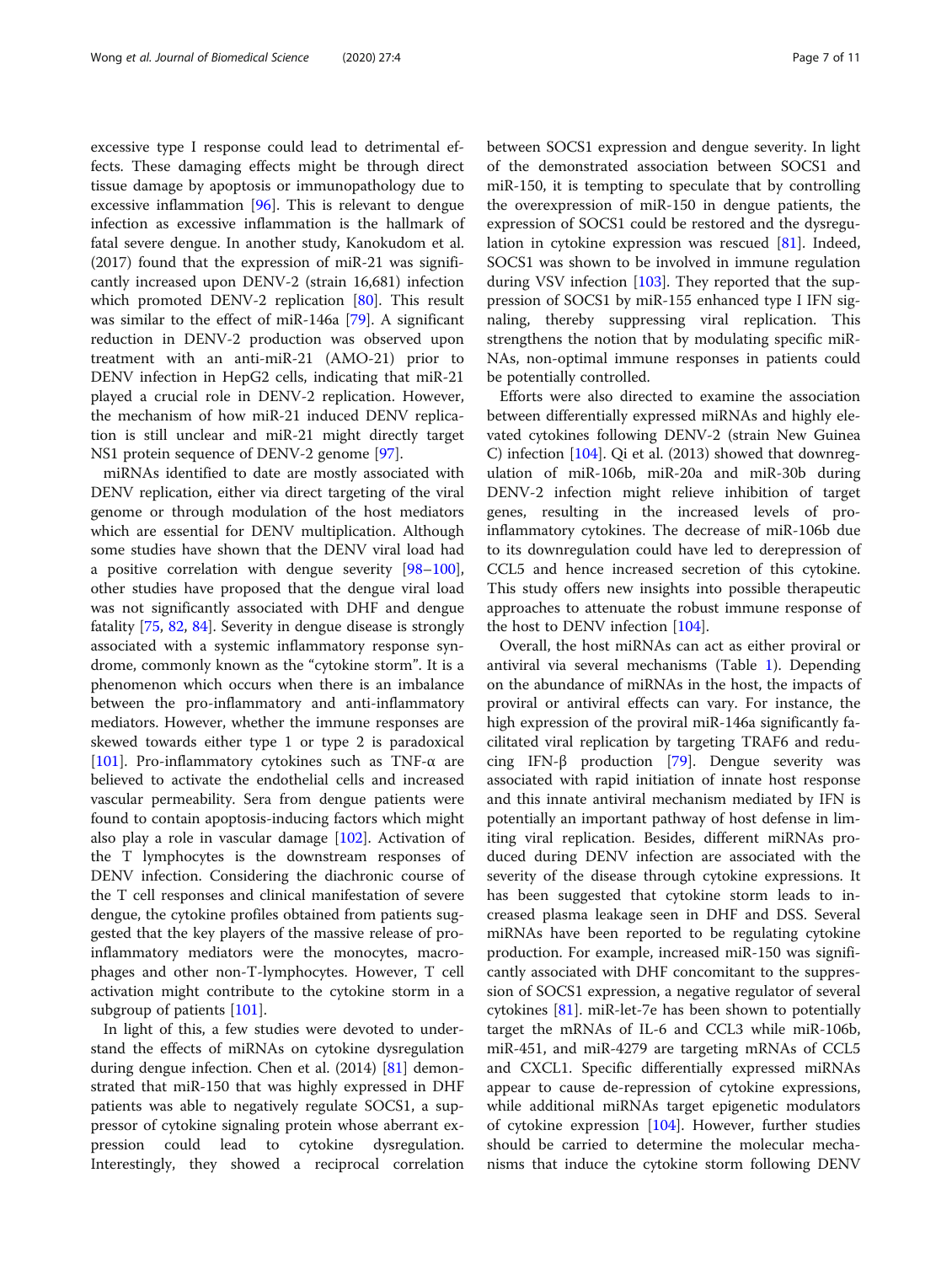infection as there is a crucial gap in understanding the regulation of dengue disease outcomes.

### Limitations and delivery of miRNA

Present understanding of the role of miRNAs in the pathogenesis of dengue is restricted by insufficient characterization of the miRNA-associated molecular pathways in dengue infection, replication and host immunity [[105](#page-10-0)]. The detection of miRNA targets within a living organism and in host defense processes with many layers of molecular and cellular elements remains a major challenge. One of the challenges in miRNA based therapies is the off-target effects since a single miRNA can target multiple mRNAs. Pathophysiological effects observed by altering their roles might be associated with changes in the levels of various target mRNAs [\[105](#page-10-0)]. Delivery of miRNAs is one of the key issues that might limit miRNA mimics and inhibitors being delivered precisely to the infected and inflamed tissues. This limitation would need to be overcome as it is crucial not to cause any disturbance to the normal functioning of the surrounding tissues. Ongoing development of modified miRNAs and suitable carriers are required to overcome these problems [\[106\]](#page-10-0). However, to date, the delivery of most miRNA has only been focused on the intended pathological tissues and organs of interest. The side effects and toxicities have commonly been overlooked but this has to be addressed as safety is a critical concern when investigating a new drug [[107\]](#page-10-0).

In addition, miRNA might also activate an innate immune response which is nonspecific and is associated with the structure, length, chemical modification, cellular localization and concentration instead of the base sequence. Immune activation triggered by miRNAs could have a negative effect on the health of the recipient. Thus, a few novel strategies have been developed to reduce the miRNA induced immune responses such as through the use of modified nucleotides (LNAs). Although it has not progressed to clinical trials, in vivo animal experimentation on the use of LNA-based miR-146a inhibitor against EV-A71 showed that it could prevent death in mice by restarting the production of type I IFN. At the early stage of viral infection, prophylactic administration of LNA antagomiR-146a was effective. This demonstrates the potential in vivo application of LNA for treatment against EV-A71 infection. Since miR-146a is also present in DENV, in vivo experimentation in the murine model is much needed to evaluate the therapeutic potential of miR-146a.

# Conclusion

Molecular understanding of host-virus interaction is essential in the development of more efficient antiviral strategies. Considering the intrinsic regulatory role of

miRNAs, the hypothesis that miRNAs are playing an important role in regulating viral pathogenesis has been the basis of miRNA-related studies on viral infections. Indeed, this hypothesis has been well supported in dengue infection and the roles of miRNAs are discussed in this review. Understanding and elucidating the roles of miRNAs in fundamental processes associated with DENV infection are necessary to fully characterize their potentials in disease diagnosis and prognosis as well as disease treatment. The recent study of miRNAs might provide the tools for identifying common key genes and pathways that could be activated, repressed or enhanced in members of Flaviviruses. This would facilitate the identification of common targets for therapeutic interventions. Despite the continued efforts of the research community to seek antiviral agents against dengue infections, there is currently no effective antiviral treatment against all four DENV serotypes. As such, miRNAs that have been shown to affect DENV replication and pathogenesis do present opportunities as the targets for miRNA-based antiviral therapeutics for DENV infection. Nevertheless, the existing miRNA research on DENV remains at the target identification stage. In light of the advanced stage of development of Miravirsen, an oligonucleotide which has been shown to inhibit the function of miR-122a in HCV, this miRNA-based therapeutic has been proven to be a promising strategy to delve into, especially at a stage where an effective anti-DENV therapy is still lacking. miR-146a could be taken up as lowhanging fruit for research in the near future as it is the only human miRNA induced by different flaviviruses such as DENV and Japanese encephalitis virus (JEV), as well as in several other viral infection models including enterovirus, VSV and hepatitis B virus [\[108](#page-10-0)–[110\]](#page-10-0). Mammalian cells that were infected with DENV-2, EV-A71, JEV or VSV produced miR-146a, implying a potential role of targeting this miRNA in viral infections [[79](#page-10-0), [94](#page-10-0), [109](#page-10-0), [111](#page-10-0)]. Thus, inhibition of miR-146a could reverse the virus-mediated immune response and by blocking the miRNA, it could serve as the most straightforward and easy approach to develop new antivirals. These findings indicate that miR-146a might serve as a promising therapeutic target for dengue.

To date, there is no in vivo studies in animals or clinical trials being initiated for any of the miRNAs that have been observed to have antiviral activity against dengue infection. Further studies are needed to verify whether the miRNAs known to have antiviral effects against DENV serotypes in vitro will exhibit anti-DENV effects in vivo and whether they are able to protect mice from lethal challenges with DENV serotypes 1–4. Without known targets in vivo in an animal model, the development of miRNAs as promising targets of intervention against dengue is still exploratory. Moreover, research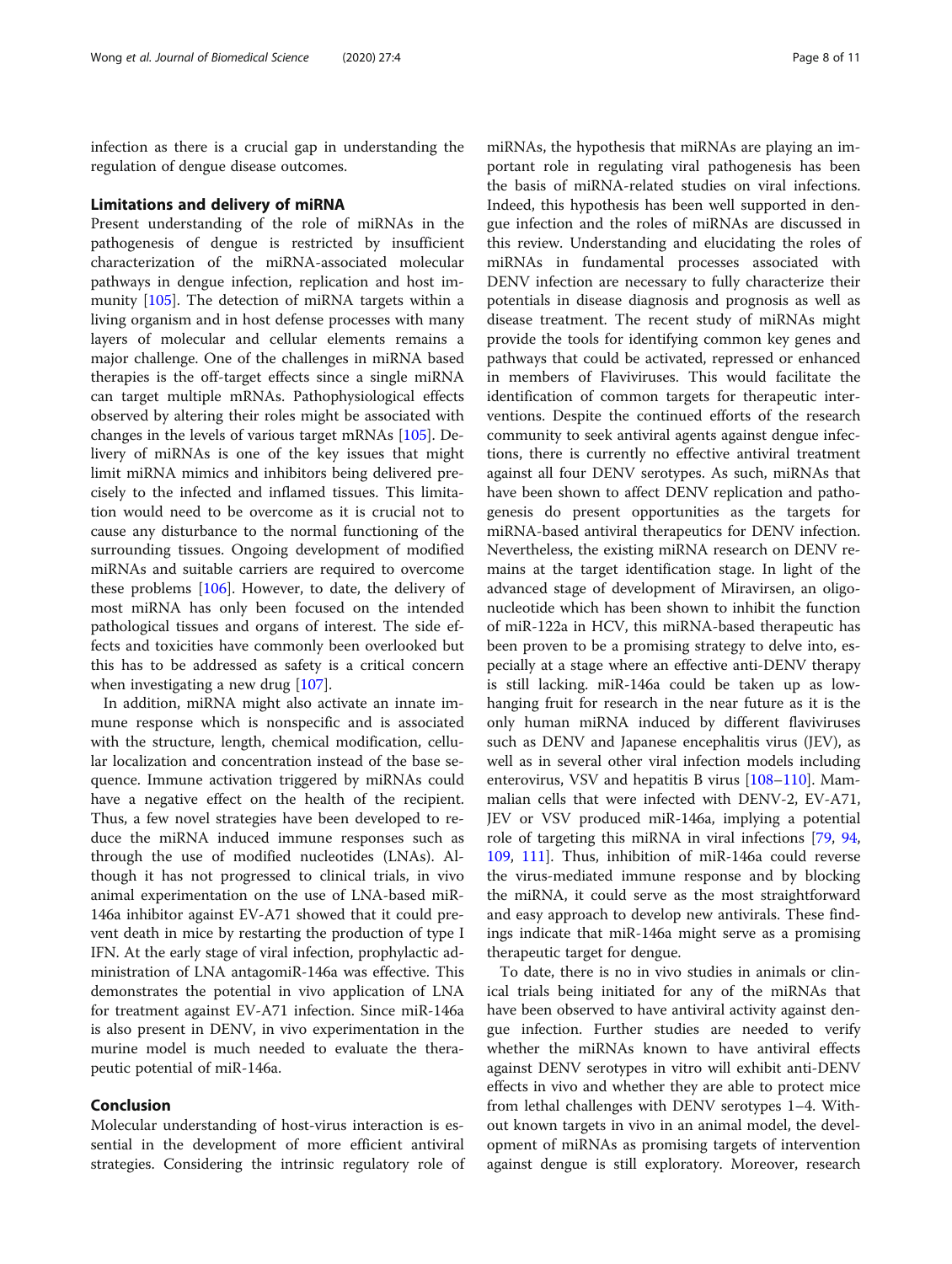<span id="page-8-0"></span>should focus on special delivery systems that target specific tissues to reduce therapeutic doses and unwanted side effects. The selection of the lead miRNA to develop into an antiviral therapeutic will have to depend on both in vitro and in vivo performance in animal models. Thus, efficient in vivo delivery is critical for their successful use in an animal model. The use of nanocarriers and new non-invasive imaging techniques should be developed to monitor the in vivo distributions of the therapeutic nanocarriers that might help to optimize the treatment efficacy. The miRNAs have to maintain high stability in tissues by having good pharmacological properties and displaying no toxicity at the concentrations being administered. Besides these desirable attributes, the miRNA should not display off-target effects. Ongoing development of modified miRNAs and suitable nanocarriers are required to overcome these problems. The development of non-viral systems for the delivery of miRNA has undergone extensive expansion in recent years, providing solutions for the challenges hampering miRNA therapeutic success. The most advanced approach for systemic delivery was via lipid nanoparticles as a carrier system which is currently ongoing in Phase I-III human clinical trials. Nevertheless, the delivery of miRNA to organs other than the liver has been challenging and the toxicity of the nanocarriers is of concern. Thus, preclinical evaluations of miRNA administration using animal models is necessary to determine the efficiency of miRNA delivery to other organs besides the liver, as well as examining the potential safety.

#### Abbreviations

ADAR1: Adenosine deaminase acting on RNA 1; ADE: Antibody-dependent enhancement; Ago: Argonaute; BACH1: Basic leucine zipper transcription factor 1; DENV: Dengue virus; DHF: Dengue haemorrhagic fever; DSS: Dengue shock syndrome; HCV: Hepatitis C virus; IFN: Interferon; ISG: Interferon stimulated genes; JEV: Japanese encephalitis virus; LNA: Locked nucleic acid; MDA5: Melanoma differentiation-associated protein 5; miRNA: MicroRNA; mRNA: Messenger RNA; NS: Non-structural protein; PRRs: Pattern recognition receptors; PTB: polypyrimidine tract-binding protein; RIG-1: Retinoic acid-inducible gene I protein; SOCS1: Suppressor of cytokine signaling; STAT1: Signal transducer and activator of transcription 1; STMN1: Stathmin 1; TLR: Toll-like receptor; TRAF6: Tumor necrosis factor receptor (TNFR)-associated factor 6; UTR: Untranslated regions; VSV: Vesicular stomatitis virus

#### Acknowledgements

The authors of this review gratefully acknowledge the research support from Sunway University.

#### Authors' contributions

Dr. RRW, Dr. NA and Dr. SA: Manuscript outline, preparation of the draft manuscript, critical reading and editing of the draft manuscript. Prof CLP: Critical editing and provided advice for the manuscript. All authors read and approved the final manuscript.

#### Funding

This work was funded by the Sunway University internal grant (INT-2018-SST-RCBS-01) and Research Centre Grant (2019) to the Centre for Virus and Vaccine Research (CVVR).

#### Availability of data and materials

Not applicable.

Ethics approval and consent to participate Not Applicable.

#### Consent for publication

Not Applicable.

#### Competing interests

The authors declare that they have no competing interests.

#### Received: 6 August 2019 Accepted: 29 December 2019 Published online: 03 January 2020

#### References

- 1. Bartel DP. MicroRNAs: genomics, biogenesis, mechanism, and function. Cell. 2004;116(2):281–97.
- 2. Chou CH, Chang NW, Shrestha S, Hsu SD, Lin YL, Lee WH, et al. miRTarBase 2016: updates to the experimentally validated miRNA-target interactions database. Nucleic Acids Res. 2016;44(D1):D239–D47.
- 3. Catalanotto C, Cogoni C, Zardo G. MicroRNA in control of gene expression: an overview of nuclear functions. Int J Mol Sci. 2016;17(10):1712.
- 4. Friedman RC, Farh KK, Burge CB, Bartel DP. Most mammalian mRNAs are conserved targets of microRNAs. Genome Res. 2009;19(1):92–105.
- 5. Jopling CL, Yi M, Lancaster AM, Lemon SM, Sarnow P. Modulation of hepatitis C virus RNA abundance by a liver-specific microRNA. Science. 2005; 309(5740):1577.
- 6. Trobaugh DW, Gardner CL, Sun C, Haddow AD, Wang E, Chapnik E, et al. RNA viruses can hijack vertebrate microRNAs to suppress innate immunity. Nature. 2014;506(7487):245–8.
- 7. Lecellier CH, Dunoyer P, Arar K, Lehmann-Che J, Eyquem S, Himber C, et al. A cellular microRNA mediates antiviral defense in human cells. Science. 2005;308(5721):557.
- Henke JI, Goergen D, Zheng J, Song Y, Schüttler CG, Fehr C, et al. microRNA-122 stimulates translation of hepatitis C virus RNA. EMBO J. 2008; 27(24):3300–10.
- 9. Shimakami T, Yamane D, Jangra RK, Kempf BJ, Spaniel C, Barton DJ, et al. Stabilization of hepatitis C virus RNA by an Ago2-miR-122 complex. Proc Natl Acad Sci U S A. 2012;109(3):941–6.
- 10. WHO. Dengue and severe dengue. 2017. Available at: [https://www.who.int/](https://www.who.int/news-room/fact-sheets/detail/dengue-and-severe-dengue) [news-room/fact-sheets/detail/dengue-and-severe-dengue.](https://www.who.int/news-room/fact-sheets/detail/dengue-and-severe-dengue)
- 11. Bhatt S, Gething PW, Brady OJ, Messina JP, Farlow AW, Moyes CL, et al. The global distribution and burden of dengue. Nature. 2013;496:504.
- 12. Brady O, Gething P, Bhatt S, Messina J, Brownstein J, Hoen A, et al. Refining the global spatial limits of dengue virus transmission by evidence-based consensus. PLoS Negl Trop Dis. 2012;6(8):e1760.
- 13. Perera R, Kuhn RJ. Structural proteomics of dengue virus. Curr Opin Microbiol. 2008;11(4):369–77.
- 14. Lozach PY, Burleigh L, Staropoli I, Navarro-Sanchez E, Harriague J, Virelizier JL, et al. Dendritic cell-specific intercellular adhesion molecule 3-grabbing non-integrin (DC-SIGN)-mediated enhancement of dengue virus infection is independent of DC-SIGN internalization signals. J Biol Chem. 2005;280(25):23698–708.
- 15. Miller JL, de Wet BJM, Martinez-Pomares L, Radcliffe CM, Dwek RA, Rudd PM, et al. The mannose receptor mediates dengue virus infection of macrophages. PLoS Pathog. 2008;4(2):e17.
- 16. Tsai YT, Chang SY, Lee CN, Kao CL. Human TLR3 recognizes dengue virus and modulates viral replication in vitro. Cell Microbiol. 2009;11(4):604–15.
- 17. Loo YM, Fornek J, Crochet N, Bajwa G, Perwitasari O, Martinez-Sobrido L, et al. Distinct RIG-I and MDA5 signaling by RNA viruses in innate immunity. J Virol. 2008;82(1):335–45.
- 18. Nasirudeen AM, Wong HH, Thien P, Xu S, Lam KP, Liu DX. RIG-I, MDA5 and TLR3 synergistically play an important role in restriction of dengue virus infection. PLoS Negl Trop Dis. 2011;5(1):e926.
- 19. Liang Z, Wu S, Li Y, He L, Wu M, Jiang L, et al. Activation of toll-like receptor 3 impairs the dengue virus serotype 2 replication through induction of IFNβ in cultured hepatoma cells. PLoS One. 2011;6(8):e23346.
- 20. Sun P, Fernandez S, Marovich M, Palmer DR, Celluzzi C, Boonnak K, et al. Functional characterization of ex vivo blood myeloid and plasmacytoid dendritic cells after infection with dengue virus. Virology. 2009;383(2):207–15.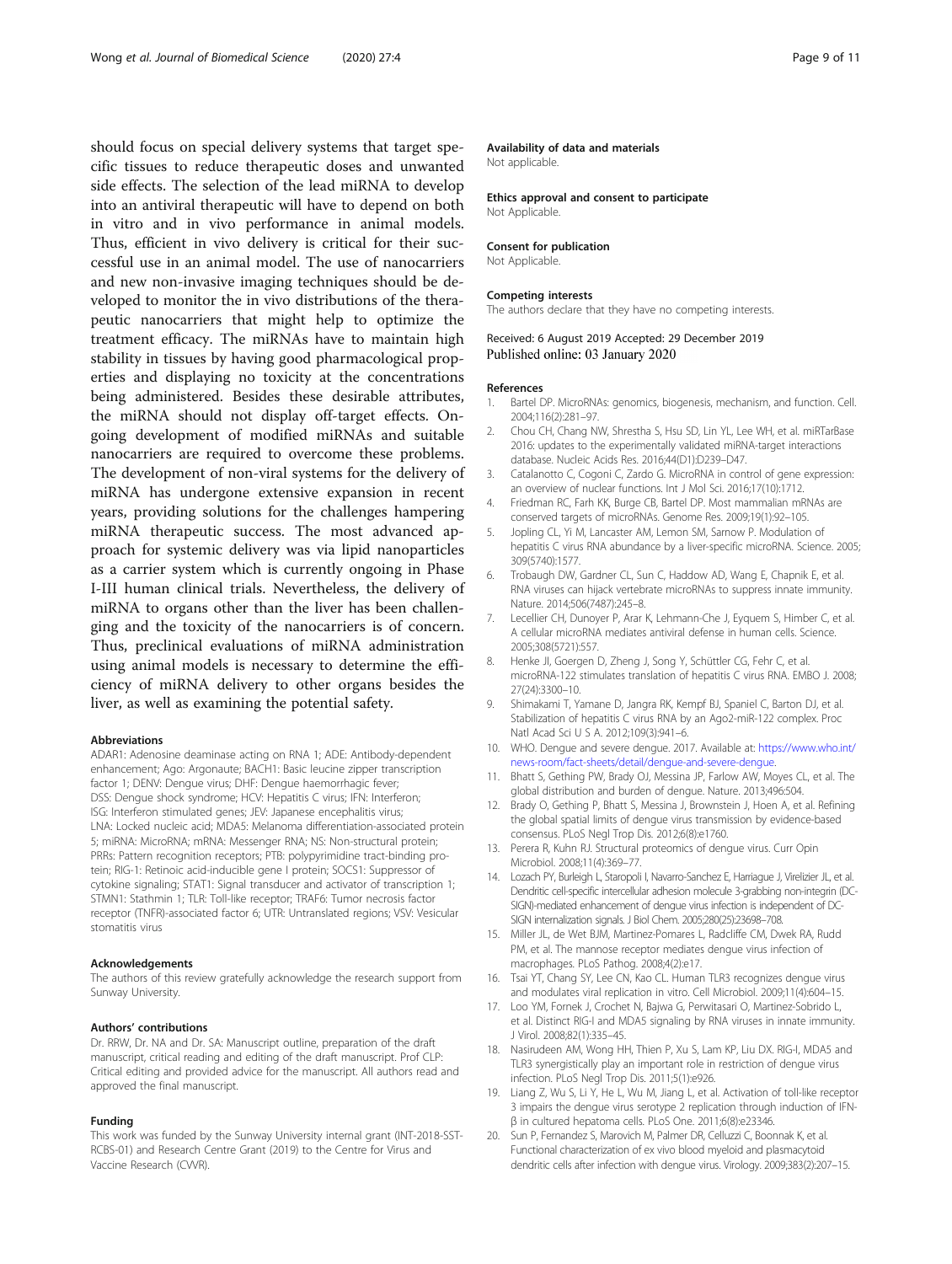- <span id="page-9-0"></span>21. Rodriguez-Madoz JR, Bernal-Rubio D, Kaminski D, Boyd K, Fernandez-Sesma A. Dengue virus inhibits the production of type I interferon in primary human dendritic cells. J Virol. 2010;84(9):4845–50.
- 22. Ho LJ, Wang JJ, Shaio MF, Kao CL, Chang DM, Han SW, et al. Infection of human dendritic cells by dengue virus causes cell maturation and cytokine production. J Immunol. 2001;166(3):1499.
- 23. Muñoz-Jordán JL, Laurent-Rolle M, Ashour J, Martínez-Sobrido L, Ashok M, Lipkin WI, et al. Inhibition of alpha/beta interferon signaling by the NS4B protein of flaviviruses. J Virol. 2005;79(13):8004–13.
- 24. Jones M, Davidson A, Hibbert L, Gruenwald P, Schlaak J, Ball S, et al. Dengue virus inhibits alpha interferon signaling by reducing STAT2 expression. J Virol. 2005;79(9):5414–20.
- 25. Yu CY, Chang TH, Liang JJ, Chiang RL, Lee YL, Liao CL, et al. Dengue virus targets the adaptor protein MITA to subvert host innate immunity. PLoS Pathog. 2012;8(6):e1002780.
- 26. Aguirre S, Maestre AM, Pagni S, Patel JR, Savage T, Gutman D, et al. DENV inhibits type I IFN production in infected cells by cleaving human STING. PLoS Pathog. 2012;8(10):e1002934.
- 27. He Z, Zhu X, Wen W, Yuan J, Hu Y, Chen J, et al. Dengue virus subverts host innate immunity by targeting adaptor protein MAVS. J Virol. 2016;90(16):7219–30.
- 28. Avirutnan P, Punyadee N, Noisakran S, Komoltri C, Thiemmeca S, Auethavornanan K, et al. Vascular leakage in severe dengue virus infections: a potential role for the nonstructural viral protein NS1 and complement. J Infect Dis. 2006;193(8):1078–88.
- 29. Halstead SB, Rojanasuphot S, Sangkawibha N. Original antigenic sin in dengue. Am J Trop Med Hyg. 1983;32(1):154–6.
- 30. Halstead SB. Immune enhancement of viral infection. Prog Allergy. 1982;31:301–64.
- 31. Mongkolsapaya J, Dejnirattisai W, Xu XN, Vasanawathana S,
- Tangthawornchaikul N, Chairunsri A, et al. Original antigenic sin and apoptosis in the pathogenesis of dengue hemorrhagic fever. Nat Med. 2003;9(7):921–7.
- 32. Rothman AL. Immunity to dengue virus: a tale of original antigenic sin and tropical cytokine storms. Nat Rev Immunol. 2011;11(8):532–43.
- 33. Rothman AL. T lymphocyte responses to heterologous secondary dengue virus infections. Ann N Y Acad Sci. 2009;1171:E36–41.
- 34. Livingston PG, Toomey S, Kurane I, Janus J, Ennis FA. Modulation of the functions of dengue virus-specific human CD8+ cytotoxic T cell clone by IL-2, IL-7 and IFNγ. Immunol Investig. 1995;24(4):619–29.
- 35. Gagnon SJ, Ennis FA, Rothman AL. Bystander target cell lysis and cytokine production by dengue virus-specific human CD4(+) cytotoxic T-lymphocyte clones. J Virol. 1999;73(5):3623–9.
- 36. Ha M, Kim VN. Regulation of microRNA biogenesis. Nat Rev Mol Cell Biol. 2014;15(8):509–24.
- 37. Broderick JA, Zamore PD. MicroRNA therapeutics. Gene Ther. 2011;18(12): 1104–10.
- 38. Lee Y, Kim M, Han J, Yeom KH, Lee S, Baek SH, et al. MicroRNA genes are transcribed by RNA polymerase II. EMBO J. 2004;23(20):4051–60.
- 39. Cai X, Hagedorn CH, Cullen BR. Human microRNAs are processed from capped, polyadenylated transcripts that can also function as mRNAs. RNA. 2004;10(12):1957–66.
- 40. Lee Y, Ahn C, Han J, Choi H, Kim J, Yim J, et al. The nuclear RNase III Drosha initiates microRNA processing. Nature. 2003;425:415.
- 41. Denli AM, Tops BB, Plasterk RH, Ketting RF, Hannon GJ. Processing of primary microRNAs by the microprocessor complex. Nature. 2004;432:231.
- 42. Gregory RI, Yan KP, Amuthan G, Chendrimada T, Doratotaj B, Cooch N, et al. The microprocessor complex mediates the genesis of microRNAs. Nature. 2004;432:235.
- 43. Murchison EP, Hannon GJ. miRNAs on the move: miRNA biogenesis and the RNAi machinery. Curr Opin Cell Biol. 2004;16(3):223–9.
- 44. Lund E, Güttinger S, Calado A, Dahlberg JE, Kutay U. Nuclear export of microRNA precursors. Science. 2004;303(5654):95.
- 45. Yi R, Qin Y, Macara IG, Cullen BR. Exportin-5 mediates the nuclear export of pre-microRNAs and short hairpin RNAs. Genes Dev. 2003;17(24):3011–6.
- 46. Bernstein E, Caudy AA, Hammond SM, Hannon GJ. Role for a bidentate ribonuclease in the initiation step of RNA interference. Nature. 2001;409:363.
- 47. Grishok A, Pasquinelli AE, Conte D, Li N, Parrish S, Ha I, et al. Genes and mechanisms related to RNA interference regulate expression of the small temporal RNAs that control C. elegans developmental timing. Cell. 2001;106(1):23–34.
- 48. Hutvágner G, McLachlan J, Pasquinelli AE, Bálint É, Tuschl T, Zamore PD. A cellular function for the RNA-interference enzyme dicer in the maturation of the let-7 small temporal RNA. Science. 2001;293(5531):834.
- 49. Ketting RF, Fischer SE, Bernstein E, Sijen T, Hannon GJ, Plasterk RH. Dicer functions in RNA interference and in synthesis of small RNA involved in developmental timing in C. elegans. Genes Dev. 2001;15(20):2654–9.
- 50. Knight SW, Bass BL. A role for the RNase III enzyme DCR-1 in RNA interference and germ line development in Caenorhabditis elegans. Science. 2001;293(5538):2269–71.
- 51. Carthew RW, Sontheimer EJ. Origins and mechanisms of miRNAs and siRNAs. Cell. 2009;136(4):642–55.
- 52. Krol J, Loedige I, Filipowicz W. The widespread regulation of microRNA biogenesis, function and decay. Nat Rev Genet. 2010;11:597.
- 53. Drury RE, O'Connor D, Pollard AJ. The clinical application of microRNAs in infectious disease. Front Immunol. 2017;8:1182.
- 54. van Rooij E, Kauppinen S. Development of microRNA therapeutics is coming of age. EMBO Mol Med. 2014;6(7):851–64.
- 55. Rupaimoole R, Slack FJ. MicroRNA therapeutics: towards a new era for the management of cancer and other diseases. Nat Rev Drug Discov. 2017;16:203.
- 56. Smith JL, Jeng S, McWeeney SK, Hirsch AJ. A microRNA screen identifies the Wnt signaling pathway as a regulator of the interferon response during flavivirus infection. J Virol. 2017;91(8):e02388–16.
- 57. Kakumani PK, Ponia SS, S RK, Sood V, Chinnappan M, Banerjea AC, et al. Role of RNA interference (RNAi) in dengue virus replication and identification of NS4B as an RNAi suppressor. J Virol. 2013;87(16):8870–83.
- 58. Otsuka M, Jing Q, Georgel P, New L, Chen J, Mols J, et al. Hypersusceptibility to vesicular stomatitis virus infection in dicer1-deficient mice is due to impaired miR24 and miR93 expression. Immunity. 2007;27(1):123–34.
- 59. Matskevich A, Moelling K. Dicer is involved in protection against influenza a virus infection. J Gen Virol. 2007;88(Pt 10):2627–35.
- 60. Triboulet R, Mari B, Lin YL, Chable-Bessia C, Bennasser Y, Lebrigand K, et al. Suppression of microRNA-silencing pathway by HIV-1 during virus replication. Science. 2007;315(5818):1579.
- 61. Chable-Bessia C, Meziane O, Latreille D, Triboulet R, Zamborlini A, Wagschal A, et al. Suppression of HIV-1 replication by microRNA effectors. Retrovirology. 2009;6(1):26.
- 62. Tambyah P, Chai S, Sepramaniam S, Ali J, Armugam A, Jeyaseelan K. microRNA expression in blood of dengue patients. Ann Clin Biochem. 2016; 53(Pt 4):466.
- 63. Ouyang X, Jiang X, Gu D, Zhang Y, Kong SK, Jiang C, et al. Dysregulated serum miRNA profile and promising biomarkers in dengue-infected patients. Int J Med Sci. 2016;13(3):195–205.
- Nayak A, Berry B, Tassetto M, Kunitomi M, Acevedo A, Deng C, et al. Cricket paralysis virus antagonizes Argonaute 2 to modulate antiviral defense in drosophila. Nat Struct Mol Biol. 2010;17(5):547–54.
- 65. Li WX, Li H, Lu R, Li F, Dus M, Atkinson P, et al. Interferon antagonist proteins of influenza and vaccinia viruses are suppressors of RNA silencing. Proc Natl Acad Sci U S A. 2004;101(5):1350–5.
- 66. Aqil M, Naqvi AR, Bano AS, Jameel S. The HIV-1 Nef protein binds argonaute-2 and functions as a viral suppressor of RNA interference. PLoS One. 2013;8(9):e74472.
- 67. Kakumani Pavan K, Rajgokul KS, Ponia Sanket S, Kaur I, Mahanty S, Medigeshi Guruprasad R, et al. Dengue NS3, an RNAi suppressor, modulates the human miRNA pathways through its interacting partner. Biochem J. 2015;471(1):89.
- 68. Hussain M, Asgari S. MicroRNA-like viral small RNA from dengue virus 2 autoregulates its replication in mosquito cells. Proc Natl Acad Sci U S A. 2014;111(7):2746–51.
- 69. Hussain M, Torres S, Schnettler E, Funk A, Grundhoff A, Pijlman GP, et al. West Nile virus encodes a microRNA-like small RNA in the 3′ untranslated region which up-regulates GATA4 mRNA and facilitates virus replication in mosquito cells. Nucleic Acids Res. 2012;40(5):2210–23.
- 70. Li X, Fu Z, Liang H, Wang Y, Qi X, Ding M, et al. H5N1 influenza virus-specific miRNA-like small RNA increases cytokine production and mouse mortality via targeting poly(rC)-binding protein 2. Cell Res. 2018;28(2):157–71.
- 71. Weitao W, He Z, Jing Q, Hu Y, Lin C, Zhou R, et al. Cellular microRNA-miR-548g-3p modulates the replication of dengue virus. J Inf Secur. 2015;70(6): 631–40.
- 72. Castillo JA, Castrillón JC, Diosa-Toro M, Betancur JG, St Laurent G 3rd, Smit JM, et al. Complex interaction between dengue virus replication and expression of miRNA-133a. BMC Infect Dis. 2016;16:29.
- 73. Castrillón-Betancur JC, Urcuqui-Inchima S. Overexpression of miR-484 and miR-744 in Vero cells alters dengue virus replication. Mem Inst Oswaldo Cruz. 2017;112(4):281–91.